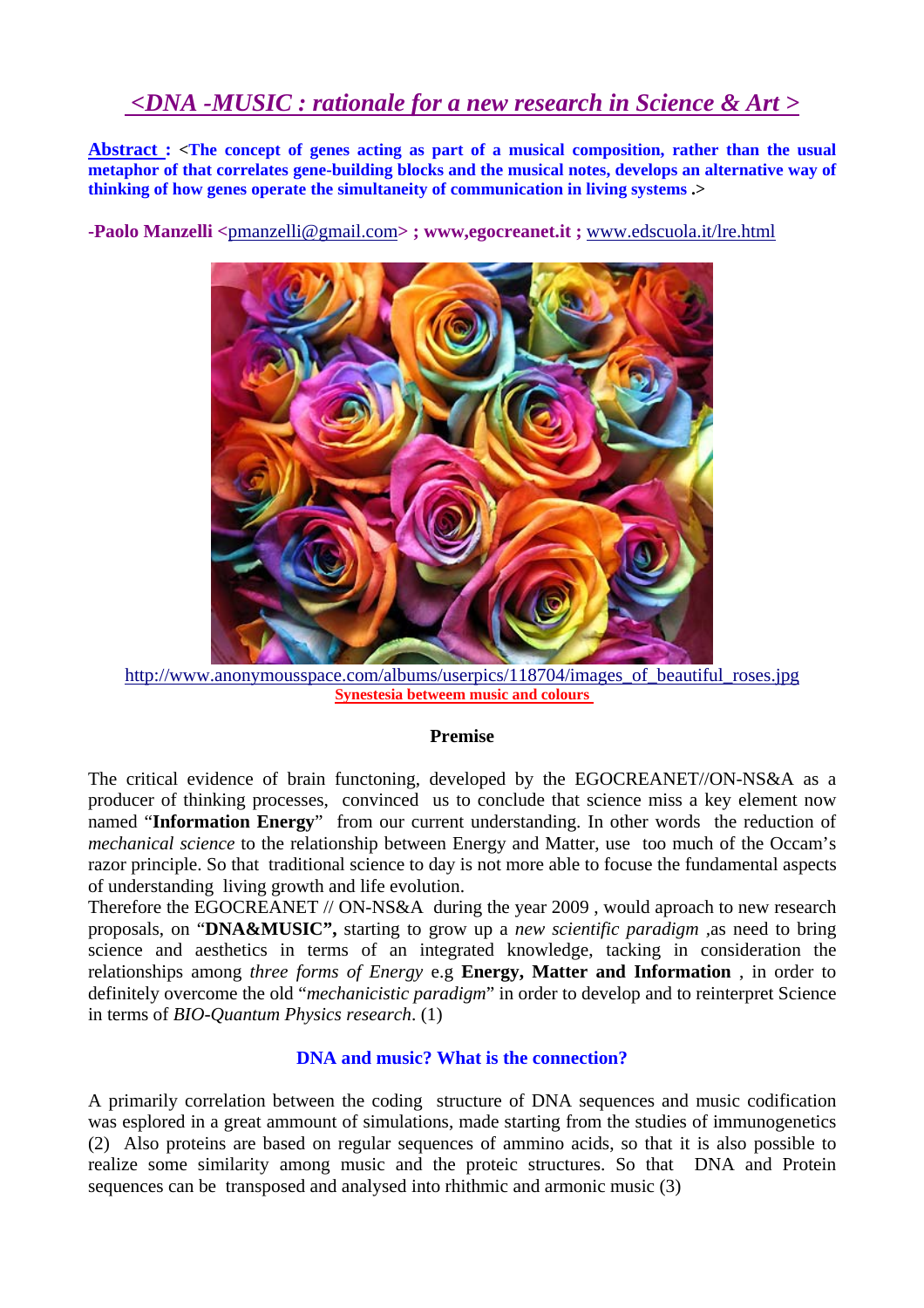#### **Therefore can be open a new question ?**

"The genetic code" can generate artificially of sound's messages that can be coordinated with the generation of protein's musical messages. Then become possible to think that also in nature the codification in music can be used to process information between DNA and Proteins, in similar way that a series notes produce sounds that we ear like harmonies and rhythms.(4)

#### **But what kind of sound is working in a living cell ?**

This new insight into the nature of morphogenesis firsly find a reply by Prof. **Peter Garaiev**  $\langle$ gariaev@aha.ru $>$ ; he develops a theory to treat the genome as a holographic bio-computer that generates endogenous *solitons* ( *solitary acoustic or electromagnetic waves, respectively of sound and light*) to carry 4D epigenetic (alternative coding) information that can be used by biosystem's communication for spatial and temporal self-organization. (5)

*Solitons* are extraordinary type of waves, generated under non-linear wave propagation, as happen in the sea during a storm, when suddenly emerges an abnormal gigant wave . It is easy to undersand that the propagation of *Solitons,* in a no-linear regime, can be too much ruled by a probabilistic behaviour to be considered the foundation of DNA-sound, for having a communication used as ordering power and interactive controll, between genes of the DNA and the self- organization of the complex metabolic activities in a living cell.

Recenly the an international Group of Reaseach chaired by Prof **Carlo Ventura** of the University of Bologna (IT) , recorded the sound of cells, and has noticed that become possible make a correlation of different cell's sounds that allows to identify if the cell is good or ill.(6) Certainly these records confirm that molecular vibrations and health can have a close relationship; but still the recording the various sounds emitted from the cells, cannot make us to understand the specific features of sound emissions, between DNA and proteins to coordinate the various metabolic functions that determine the health or sickness in the cell. The problem of music and neurons in the brain functioning is even more complex; in factsome studies of *Synestesia,* where cross-overlapping of the function of different areas of the brain, permits to people to ear music and contemporarily seeing the change of colours and sometimes viceversa.(7)



"Researchers translate DNA code into music."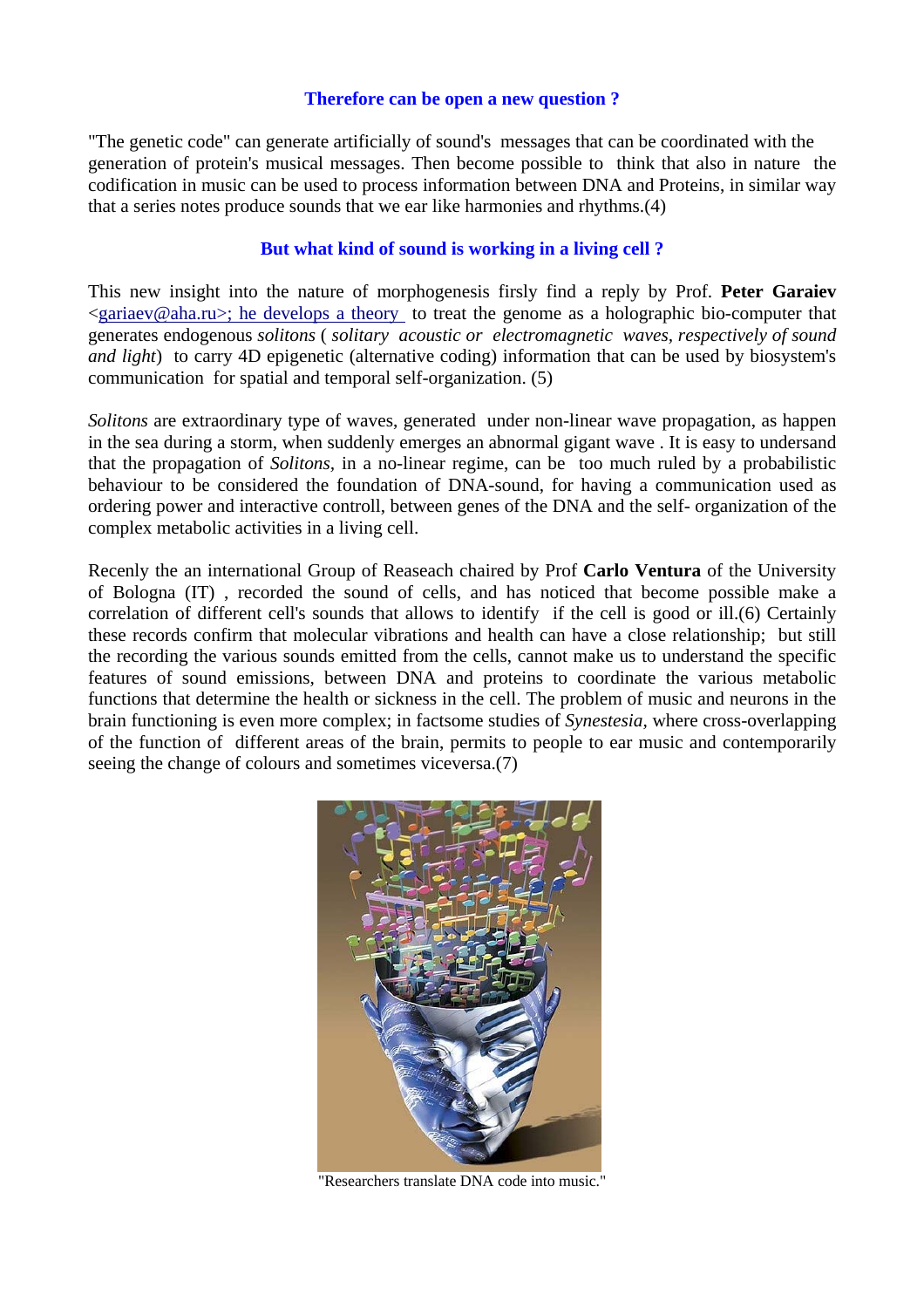Therefore **Brain and Music** is extemely complex subject this because the brain is the center of meaning and understanding (8); in any case we know that brain effectively works within **Energy ,Matter and Information;** so that we immediately try to avoid to search the "hat" while it is on the proper head. For this goal we would overcome the traditional scence models, because till now science will not enable us to understand the functioning of the neurons in the brain n ralation to the emergence of thinking processing in science and and art. In fact mechanical science is too limited, in the first place; *a)* for the permanence of an arbitrary separation between subject and object of perception; *b)* secondly by having considered the *information* only in terms of recognition of passive forms of Energy and/or Matter , and this approximation render us unnable to understand what is the kind of energy that determined the ordering attive power of genetic information that causes in advance the creation of new forms that before did not exist; thirdly *c)* inadequacy of making a constant reference for all events to a *continuum Space/Time* context, that normally remain very similar to the structural invariance of the geometry of Euclidean-world, based on three Cartesian coordinates referring to a single temporal dimension of becoming.

#### *Symultaneity of Information by Quantum entanglement*

*Albert Einstein* think as a "*spooky*" physics the *symultaneity of teleportation at distance* as a kind of supplementary communication field. So that he do not believe to the primary hypothesis of *Shroedinger (1935)* that "**entangled**" phonons or photons, can change the geometry of space-time generating an space surface of "*Information Energy*" where the lack of depth is determining the physical double dimensions over the time. (10)

Until the hypothesis of *Schroedinger, c*an overlap (i.e to made **Q.***entanglement*) as a consequence of shocks or confinement actions, Q.particles are considered , as single wave-particles moving independently, e.g. whithout any transformation capacity. When Q.particles are entangled, happen a Quantum transformation of space-time. As a matter of facts we know that the relationships between Space an Time *are not invariant,* this because the relationships between space and time change as a result of the interaction that allow to reacting system to become transformed. So , for example, every two hydrogen atoms (gas) and a atom of oxygen (gas), reacting together, form molecules of liquid water, that has different space-time dimensions in relation to the new moleculat properties . Sinmilarly with **Q.***entaglement* ,every two Q.particles, through an "in phase" overlaping of the waves associated to the particles, cancel for destructive interference their third dimension. Therefore this wave-conversion produces through the **Q.***entanglement* a deep change in the relation between space-time, that correspond to built up a **new flat structure**, self organized in two dimensions of space plus two dimensions of time i.e. a "bit of space" and "a bit of time" , coordinates generating the new hidden type of **"Information Energy" (EI).** (11)

It is important to think that the *double dimension of time* is nothing that we cannot understand , this because there are two distinct way to look to the time : *a)* one of them (*traditional Clock time*) is a linear traveling regular sequency of instants, where *simltaneity of information* cannot exists, this becasue information can only be transferred from a point to another point of 3D space, *b)* and the second ,(*Biological Time*) is also known by accepting that *time has a proper duration*, so that in the dynanics of an event, *simultanneity* means that the *information remain constant* during the two timing boundaries. For example, the time of *heartbeat* has developed cyclically, so that "*tick" sound is followed "tock*," and the two signals *tick-tock , corresponds to* a bidimensional segment of time (t1-t2), that develop together within an oscillating biological behaviour. (*It is interesting to note that in few cases when the linear regularity of heartbeat is often symptoms of illness*.)

#### *DNA -ANTENNA*

Following this discussion we can start to better understand the relationship between **DNA and Music**. Indeed, the DNA not only acts to transfer information through the genetic chain *DNA-RNA-Protein* thzat works in sequency in a linear time, but DNA also acts as a transmitter-receiver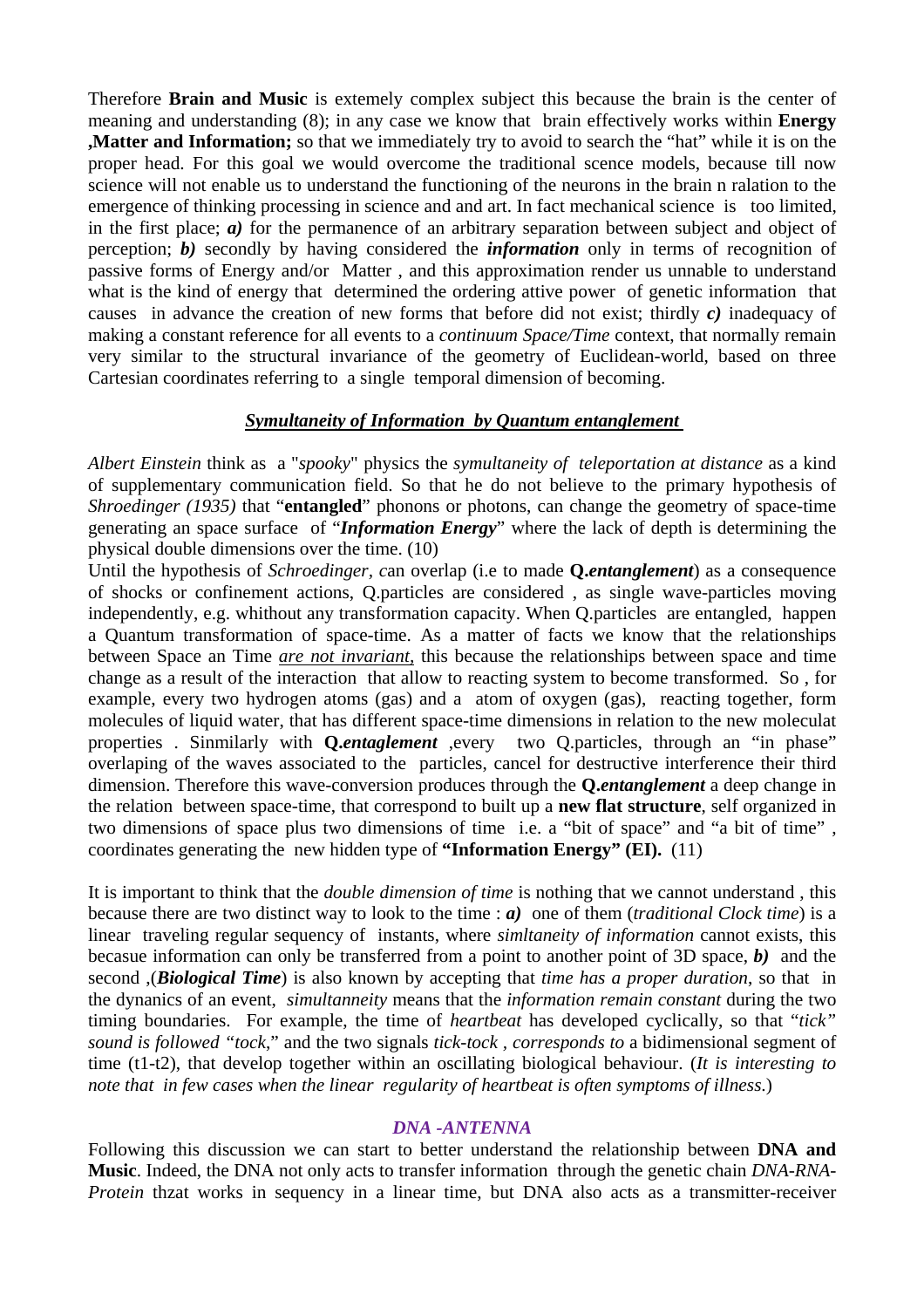antenna, that *symultaneously,* communicate at a distance the oscillating "**Information Energy**" to ordering and to control the dynamics of metabolic transformation in a living system. (12),(13).

The evidence of emission of photons and phonons by the DNA has been sufficiently proved to be true by numerous specific studies, (14) but also in this case the high scattering of quantum particles, during the transfer of information, cannot be a precise mode as need for an effective *at distance ordering power* of the complex metabolic bio-chemical reactions in living systems. Viceversa through the *quantum-entanglement and the transformation in Information Energy* , because "*EI " is communicable ad distance without any interference*, the ordeding at distance power can become undestandable, and this make it possible to build interactive phenomena of resonance, that *allow us to begin to understand the hidden basis of life as a sounding mode.* 

Music Used to Analyze Gene Expression



http://medgadget.com/archives/2008/07/music\_used\_to\_analyze\_gene\_expression.html

Finally the last question is :

## **From where is the inspiration drawn to create a new work of music?**

Our reseach would reply to the last question , starting from the recent research on **DNA & MUSIC** listed in this rationale the ON-NS&A (www.egocreanet.it), developing an transdisciplinary research implementing the knowledge about the other question **what kind of sound is working in a living cell ?** Therefore **the ON-NS& A** group begin to seek for partners, *both in science and art***,** who wish to develop and deepen the above thi important theme .

Applications should be sent to : **Paolo Manzelli <pmanzelli@gmail.com>** 

### *BIBLIO ON LINE*

- (1) P.Manzelli, Quantum-Bio-Physics : http://www.wbabin.net
- (2)- S. Ohno and M. Ohno: http://www.nslij-genetics.org/dnacorr/l-imm86-oo.html
	- (3) Protein's Music: http://whozoo.org/mac/Music/Primer/Primer\_index.htm
- (4) -Sonification of Life Music &Art : http://www.nslij-genetics.org/dnamusic/
- (5)- Peter Gariaev, DNA-wave Biocomputer: http://www.emergentmind.org/gariaev06.htm
	- (6) http://yogaesalute.blogspot.com/2008/07/cellule-che-suonano.html ; http://cristinakhayblog.splinder.com/tag/carlo+ventura
	- (7) Synestesia and music : http://www.thereminvox.com/article/articleview/33/2/5/ (8) Science, brain  $\&$  music (in Italian):
	- http://www.edscuola.it/archivio/lre/scienza\_cervello\_musica.pdf (9) Science od Infornation Energy :
	- http://www.edscuola.it/archivio/lre/science\_of\_information\_energy.htm (10) Entanglement Dynamics :
	- http://www.edscuola.it/archivio/lre/entanglement\_dynamics.htm
	- (11) Self-Organization : http://www.wbabin.net/science/manzelli31.pdf
	- (12) DNA-ANTENNA (It) : http://edscuola.it/archivio/lre/dna\_come\_antenna\_biologica.htm